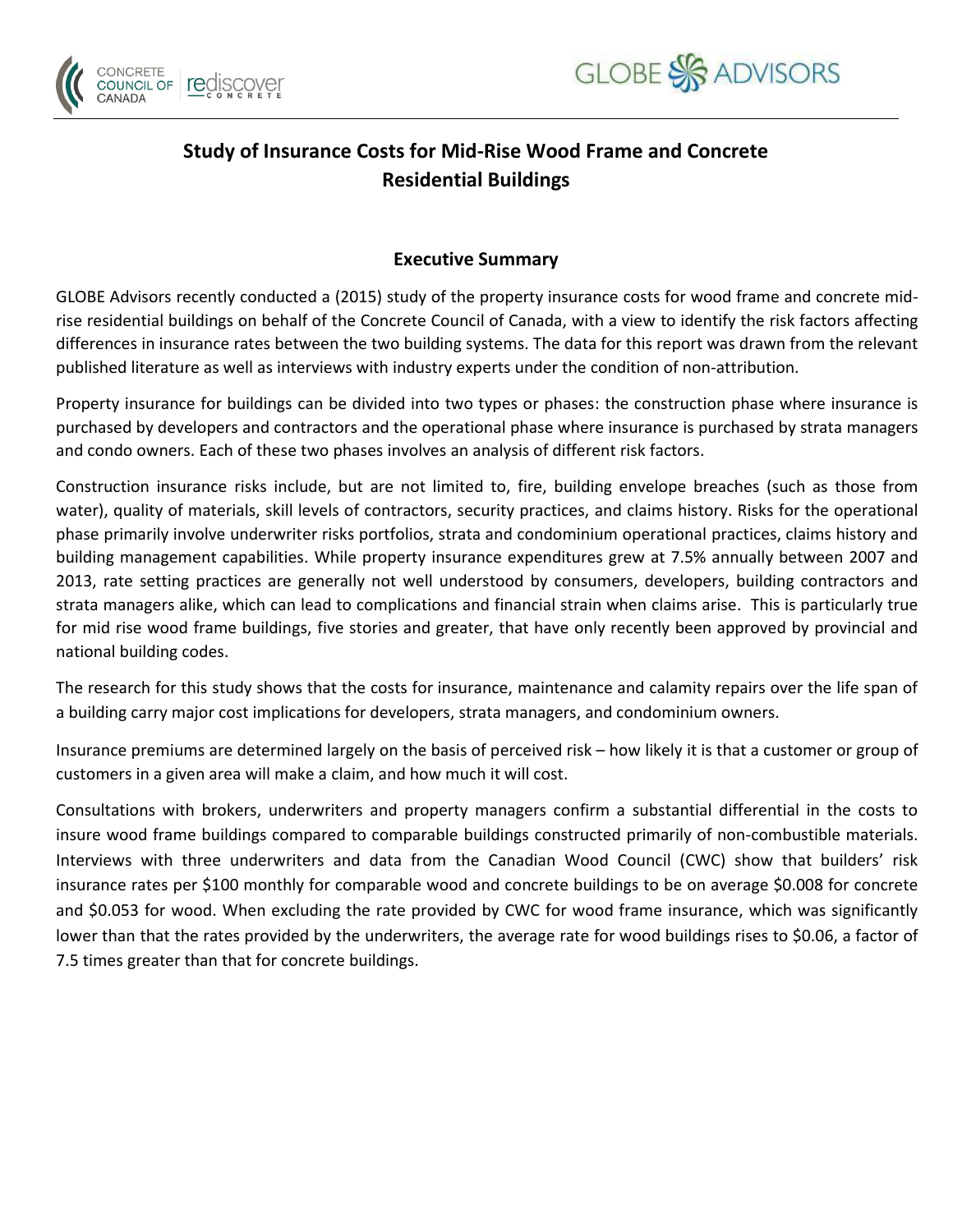





#### **Course of Construction, Builders Risk Insurance Rates per \$100 Monthly**

Source: Data drawn from Confidential Interviews and Canadian Wood Council<sup>i</sup>

Due to the mix of factors involved in ongoing strata operations, it is difficult to determine exactly the rate differentials between wood frame and concrete buildings for the operational phase. However, as a result of the differences in risk factors detailed below, rates for strata and condo owners are higher for wood frame buildings and it is generally much more difficult for strata managers to secure adequate and affordable coverage for such buildings. Many insurance companies in Canada are hesitant to underwrite wood frame structures, or will aggressively limit their risk exposure for such structures, during construction and over the life of the asset. Others will rely on more costly re-insurers.

### **Risk due to Fire**

The fire insurance portion of property insurance is anywhere from 7 to 11 times higher for wood than for concrete structures, reflecting the far greater fire peril due to wood's combustibility. Fire damage to a wood frame structure can result in a total loss, whereas for concrete, the financial loss is only partial. Only 1% of concrete buildings are demolished due to fire, compared to 8% of wood frame buildings.

The 'higher risks – higher rates' issue extends beyond the individual building complex or project. A higher fire risk in the entire built environment – for example if more combustible structures are present– affects the amount of public fire protection required to meet the total risk level in the built environment. This in turn affects not only insurance costs, but also municipal budgets.

### **Risk due to Water, Moisture and Mold**

One of the key points emerging from this research was the importance of moisture control, both during construction, and over the life of the insured asset. For wood framed mid rise buildings moisture management is a difficult and expensive process during both of these phases.

Wood frame structures are far more susceptible to mold, and also to rot, something that is far less an issue for concrete structures. During the construction phase, rain water (especially in moist climates) can lead to large scale,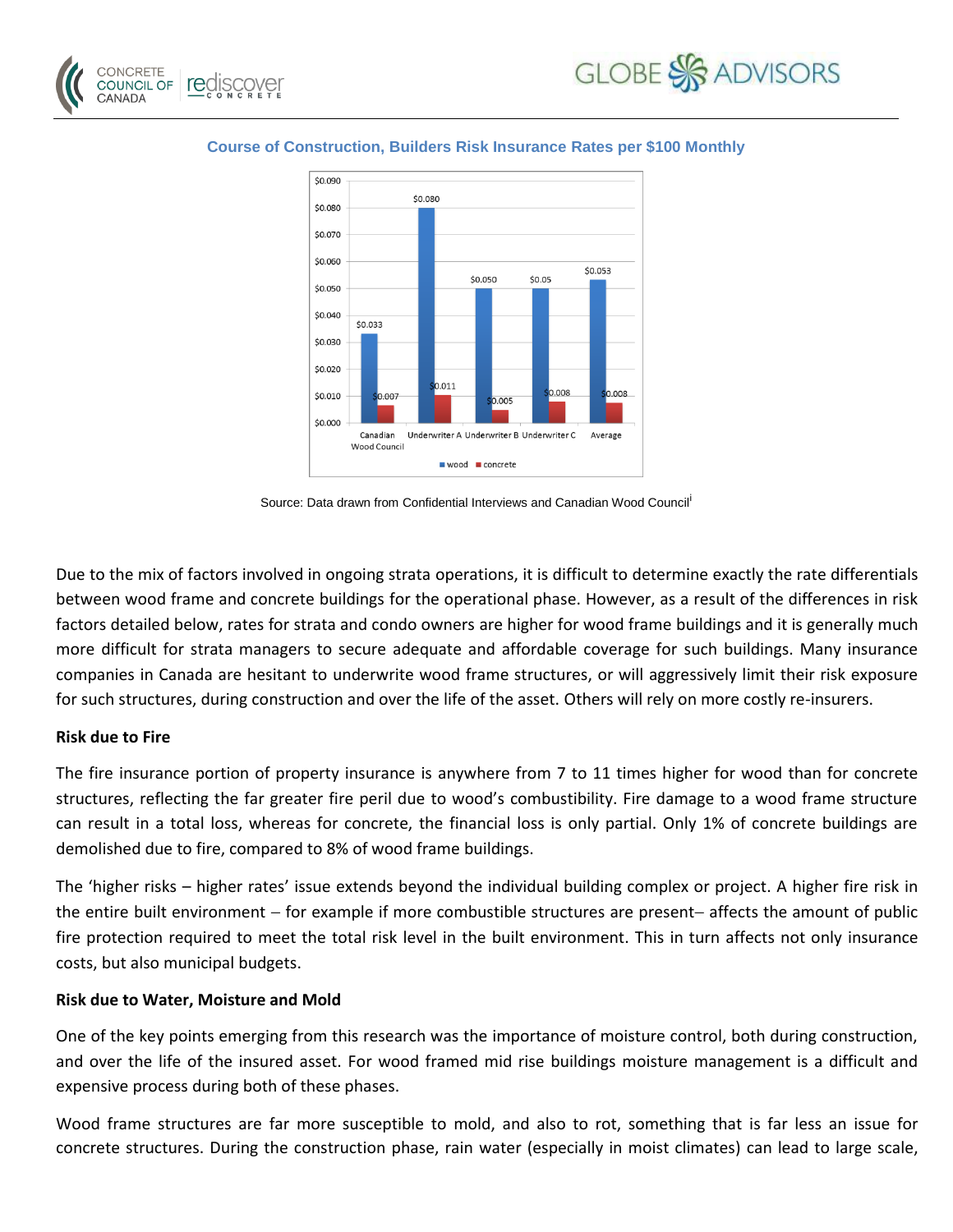

Water damage is already the leading cause of residential claims costs in Canada, and they are rising rapidly, by one estimate more than doubling in the last decade. Water damage tends to spread more rapidly and remain undetected longer in wood frame compared to concrete structures, sometimes not becoming evident until after the builder's warranty has expired. Undetected leaks in pipes or cladding in a wood frame building can render the structure unsafe or even uninhabitable due to extensive rot and mold. BC's "leaky condo" problems are known internationally.

### **Other Risk Factors: Climate Change**

Climate change is also playing havoc with insurance claims. Payouts from extreme weather have more than doubled every 5 to 10 years since the 1980's, and are now a leading cause of property insurance claims. Given the growing catastrophic risk perils, the difference and nuances in insurance between wood frame and concrete buildings may become less clear in the future.

### **Insurance Market**

CONCRETE COUNCIL OF CANADA

One significant finding of the study is the difficulty in obtaining insurance for wood frame structures. Many insurance companies are starting to limit their exposure to these buildings, while others will not underwrite wood frame buildings at all. Insurers in this market are also reluctant to be the sole underwriter, therefore coverage must often be spread among a pool of insurers, increasing costs and complicating claims. Insurers tend to mitigate the heightened risks by imposing higher deductibles, and redirecting risk at reinsurance markets that are not yet federally regulated and are often offshore. Past experience has shown that reinsurance contracts are not always enforceable, which can lead to the failure of the insurer.

Home warranty concerns are also highly relevant for strata owners in wood frame structures. In 2014, in BC, only 8% of claims filed under home warranties from multi-unit residential buildings were paid; 51% were "resolved by builder" and 41% denied. Condo owners in wood frame buildings therefore carry greater individual financial risk, and the data shows they may not be covered by their home warranty.

## **In Closing**

Given that we can expect the construction of more mid-rise wood frame structures in cities across Canada due to the allowances permitted by the building codes, it is important to know today the ramifications of this trend in terms of public safety, municipal budgets, homeowner risk exposure and contractors liabilities, so that all affected parties can plan accordingly.

Due to the enormous costs that developers, contractors and builders face when constructing mid-rise residential structures, and the costs that strata managers and condo owners face over the building's lifetime, a concerted effort must be made to engage the major players and build better awareness of the factors that influence insurance rates and how rate differentials between different classes of buildings can be lessened through best practices during and after construction.